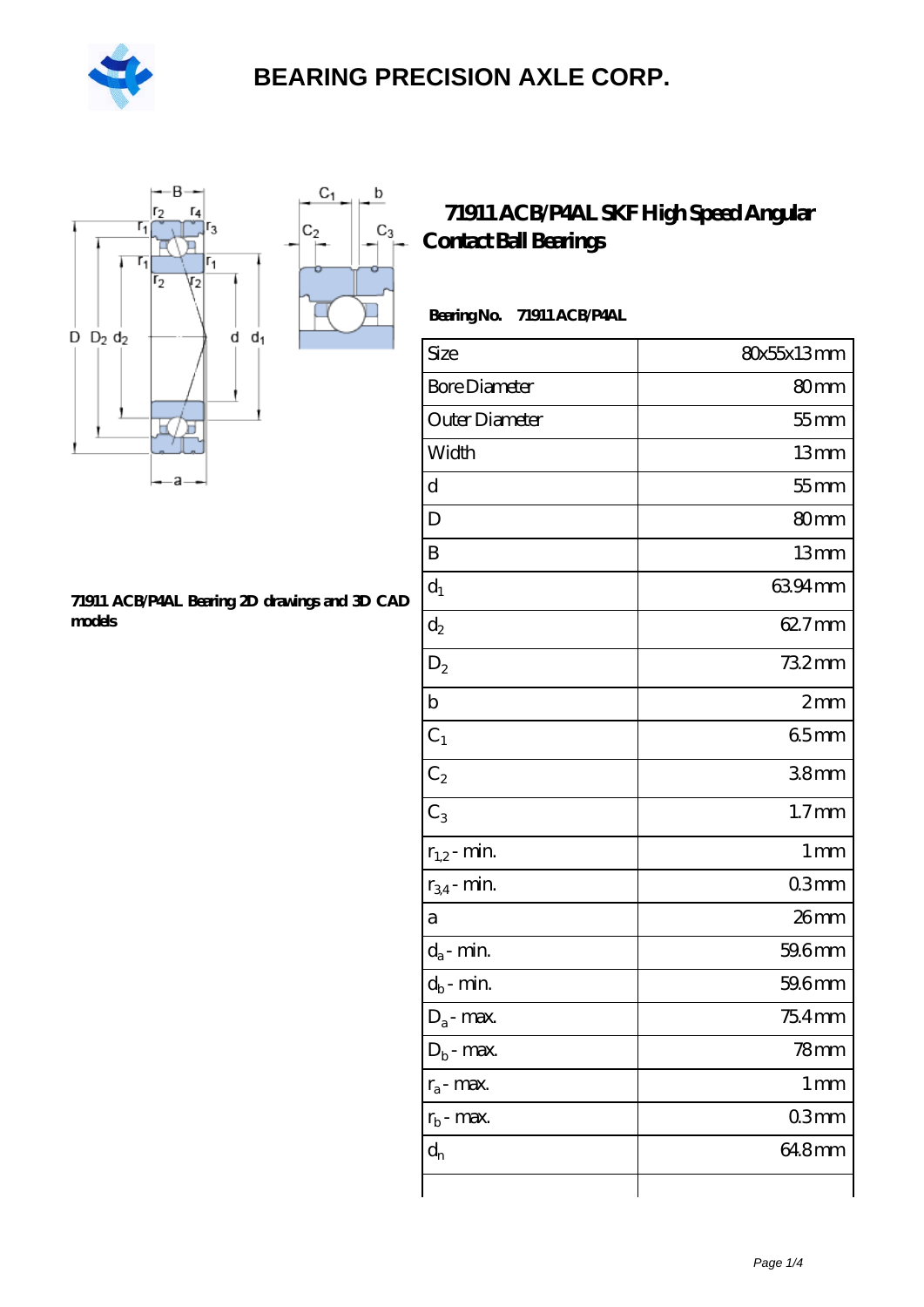

| Basic dynamic load rating -<br>С         | 9.4kN       |
|------------------------------------------|-------------|
| Basic static load rating - $C_0$         | 7.6kN       |
| Fatigue load limit - P <sub>u</sub>      | 0325kN      |
| Limiting speed for grease<br>lubrication | 20000r/min  |
| Limiting speed for oil<br>lubrication    | 32000mm/min |
| Ball - $D_w$                             | 5556mm      |
| $Ball - z$                               | 28          |
| $G_{ref}$                                | 258cm3      |
| Calculation factor - e                   | 068         |
| Calculation factor - $Y_2$               | 087         |
| Calculation factor - $Y_0$               | 038         |
| Calculation factor - $X_2$               | 041         |
| Calculation factor - $Y_1$               | 092         |
| Calculation factor - $Y_2$               | 1.41        |
| Calculation factor - $Y_0$               | 0.76        |
| Calculation factor - $X_2$               | 067         |
| Preload class $A - G_A$                  | 55N         |
| Preload class $B - G_B$                  | 110N        |
| Preload class $C - G_C$                  | 330N        |
| Calculation factor - f                   | 1.09        |
| Calculation factor - $f_1$               | 099         |
| Calculation factor - $f_{2A}$            | 1           |
| Calculation factor - $f_{2B}$            | 1.02        |
| Calculation factor - $f_{\chi}$          | 1.07        |
| Calculation factor - $f_{HC}$            | 1           |
| Preload class A                          | 88N/micron  |
| Preload class B                          | 114N/micron |
|                                          |             |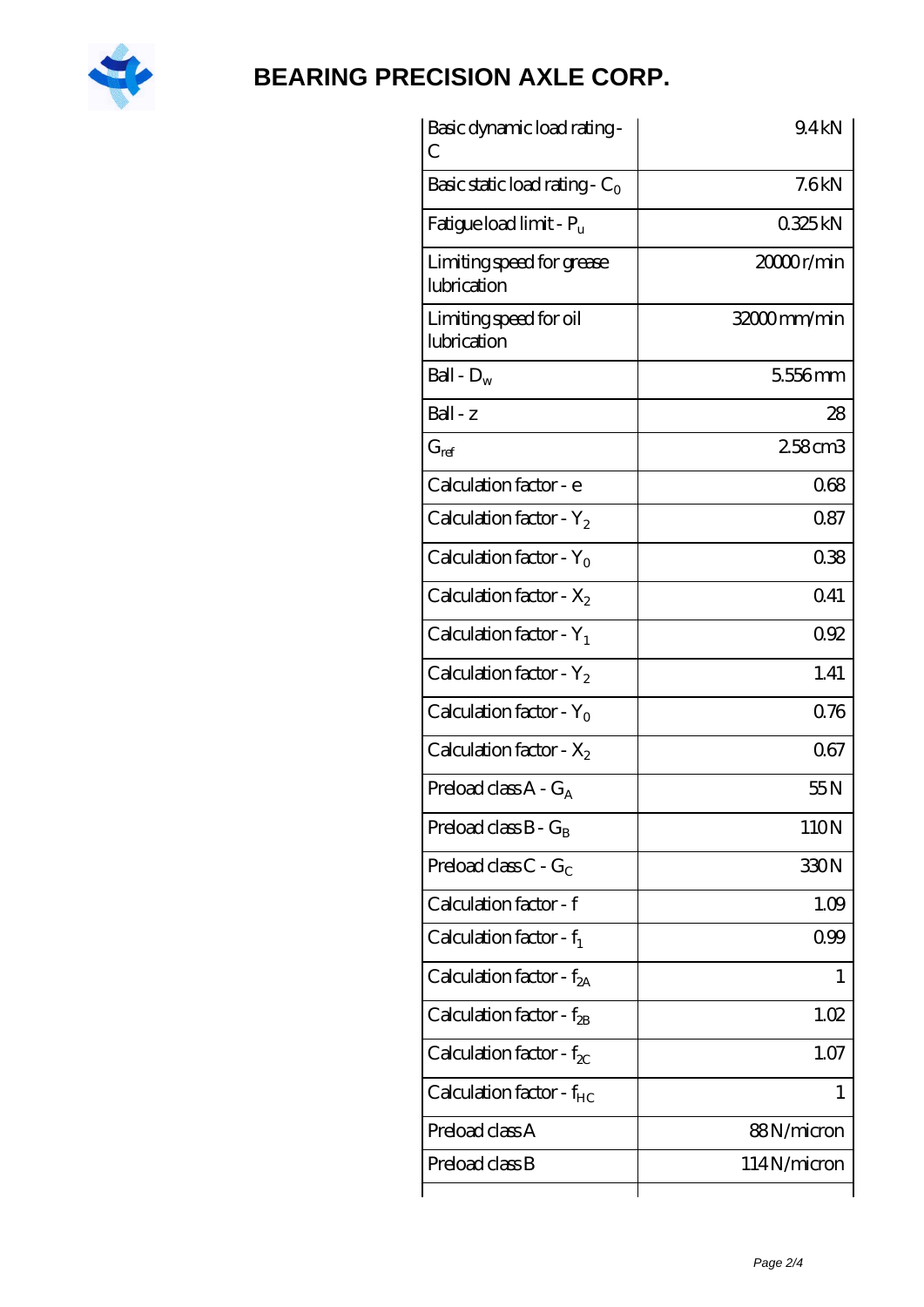

| Preload class C                                               | 172N/micron           |
|---------------------------------------------------------------|-----------------------|
| $d_1$                                                         | 6394mm                |
| $\mathrm{d}_2$                                                | 62.7mm                |
| $D_2$                                                         | 732mm                 |
| $C_1$                                                         | 65mm                  |
| $C_2$                                                         | 38 <sub>mm</sub>      |
| $C_3$                                                         | 1.7 <sub>mm</sub>     |
| $r_{1,2}$ min.                                                | $1 \,\mathrm{mm}$     |
| $r_{34}$ min.                                                 | 03mm                  |
| $d_a$ min.                                                    | 59.6mm                |
| $d_h$ min.                                                    | 59.6mm                |
| $D_a$ max.                                                    | 75.4mm                |
| $Db$ max.                                                     | $78$ mm               |
| $r_a$ max.                                                    | 1 <sub>mm</sub>       |
| $r_{\rm b}$ max.                                              | 03mm                  |
| $d_{n}$                                                       | 64.8mm                |
| Basic dynamic load rating C                                   | 12.7kN                |
| Basic static load rating $C_0$                                | 12.7kN                |
| Fatigue load limit Pu                                         | 0325kN                |
| Attainable speed for grease<br>lubrication                    | 20000r/min            |
| Attainable speed for oil-air<br>lubrication                   | 32000r/min            |
| Ball diameter $D_w$                                           | 5556mm                |
| Number of balls z                                             | 28                    |
| Reference grease quantity<br>$G_{ref}$                        | $258$ cm <sup>3</sup> |
| Preload class A $G_A$                                         | 55N                   |
| Static axial stiffness, preload<br>classA                     | 88N/μ m               |
| Preload class $BG_B$                                          | 110N                  |
| Static axial stiffness, preload<br>$\mathrm{class}\mathrm{B}$ | $114N/\mu$ m          |
| Preload class C $G_C$                                         | 330N                  |
|                                                               |                       |